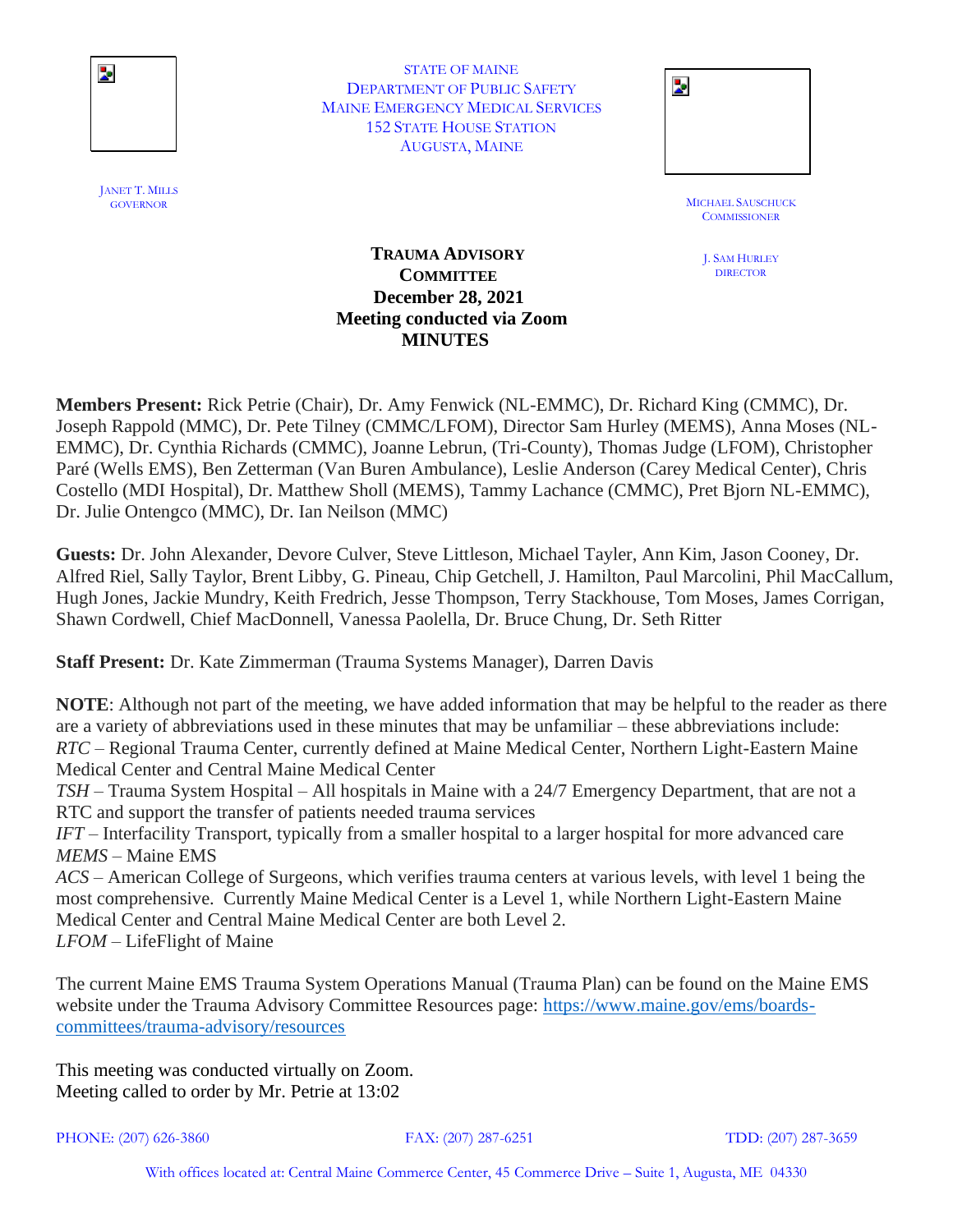Mr. Petrie reads the Maine EMS mission statement

*The mission of Maine EMS is to promote and provide for a comprehensive and effective Emergency Medical Services system to ensure optimum patient care with standards for all providers. All members of this board/committee should strive to promote the core values of excellence, support, collaboration, and integrity. In serving on this Board/Committee, we commit to serve the respective providers, communities, and residents of the jurisdictions that we represent.*

Mr. Petrie read a roll call for TAC member attendance.

**Motion #1 by Tom Judge to approve the December 14, 2021 TAC minutes. Seconded by Pret Bjorn.**  *Discussion* None

**Roll call vote, unanimously in favor, motion passed**.

# **Motion #2 by Pret Bjorn to approve the December 20, 2021 TAC Subcommittee minutes. Seconded by Dr. Julie Ontengco.**

*Discussion* None

# **Roll call vote of those present at the Subcommittee meeting, 8 in favor, 1 abstention, motion passed**

Mr. Petrie would like to add to the Agenda a discussion regarding IFT in response to the MDPB guidance and the TAC subcommittee that met on 12/20/21. There was a consensus to add this topic to the Agenda.

### **Review the MDPB guidance provided to EMS clinicians regarding destination decision-making for the transport of trauma patients**

*This is a clinical bulletin that can be found on the MEMS website.*

Dr. Sholl discussed the guidance that was published by the MDPB on December 16, 2021.

In brief, MEMS sent out an Operational Bulletin on December 10, 2021(#2021-12-10-01) after they were made aware of the situation with loss of neurosurgical coverage at CMMC for the remainder of the month. The TAC, at the December 14, 2021 emergency meeting requested that the MDPB "provide clear direction to the EMS providers on their decision-making for the transport of trauma patients". The MDPB, at their regular meeting on December 15, 2021 drafted and approved a Clinical Bulletin (#2021-12-16-01) which was published on the following day. In brief, EMS services should continue to follow the Trauma Triage Protocol (Green 3-5) and the EMS Head Injury Protocol (Green 11-14) when determining the most appropriate destination facility. When the total transport time from the scene is less that 45 minutes, trauma patients should preferentially be transported to an RTC with neurosurgical services (MMC, EMMC). Patients with known or highly suspected neurologic injuries should preferentially be transported to an RTC with neurosurgical services when total transport time is less that 45 minutes. Air ambulance field traumas should preferentially be transported to an RTC with neurosurgical services. If the patient requires immediate stabilization or transport time to one of the two RTCs with neurosurgical services is greater than 45 minutes, the patient should be transported to the nearest hospital for stabilization.

PHONE: (207) 626-3860 FAX: (207) 287-6251 TDD: (207) 287-3659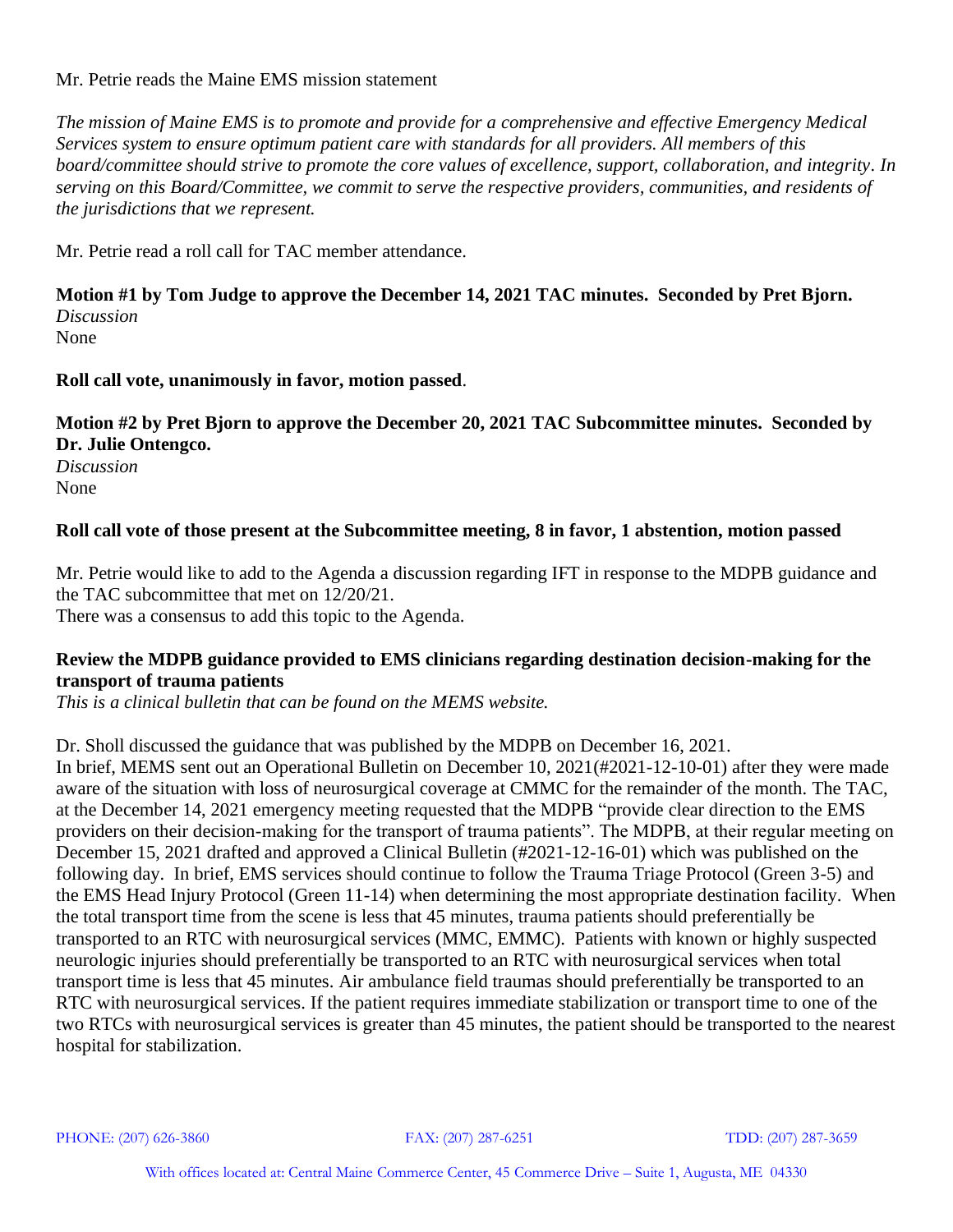Dr. King asked if there was any discussion regarding the different capabilities of the Trauma System Hospitals (TSH) and destination. i.e. CMMC vs. St. Mary's, where CMMC has been an RTC in the past and retains its Trauma Service.

Dr. Sholl noted that the language, "the most appropriate hospital" used in the Clinical Bulletin should reflect CMMC's stature and continued importance in the system.

Director Hurley provided an update with discussions with DHHS regarding IFTs. The guidance of the TAC was that Trauma System Hospitals or ACS-verified Level 3 Trauma Centers should not accept trauma patients from other hospitals. There were risks identified with this including:

- 1. The risk to the hospital that denies the patient that they have the capability and capacity to treat, which would be an EMTALA violation, and
- 2. If the hospital accepts a patient that they cannot care for could be in violation of EMTALA.

With that, it Mr. Hurley noted that it could be the will of this committee to *discourage* non-ACS-verified Level 1 or 2 Trauma Centers from accepting IFT trauma patients. MEMS would need input from the federal government regarding the authority to bar this practice.

Dr. Dinerman noted that the statute is silent in the case of accepting a patient in error, i.e. accepting a patient they thought they had capability/capacity to accept only to find that they need a higher level of care. He noted that EMTALA is preemptive of state law and permissive relative to the discussion between the sending and accepting physicians – if the decision was made that it was appropriate to transfer, it would not create an EMTALA violation.

Mr. Bjorn asked Dr. Dinerman for clarification. It was his understanding that EMTALA speaks to the receiving hospital. Is there something that tells the sending physician who they transfer to? Would a state plan supersede this?

Dr. Dinerman noted that a state trauma plan could be integrated with a hospital-owned ambulance e.g. that ambulance could bypass the hospitals that it owns and operates based on the statewide trauma plan. There is a Safe Harbor feature as well. Dr. Dinerman noted that a federal judge has the final decision.

Dr. King asked if there were any precedent with any Level 3 Trauma Center as having a violation in accepting patients that they could not take care of?

Mr. Hurley cautioned the group that we are not lawyers. We would also caution non-ACS-verified Level 1 and 2 Trauma centers from accepting patients that they do not have the capability of caring for. Looking at the data that was provided by CMMC, there were noted to be a lot of IFTs that required neurosurgical consultation.

Reviewed & discussed recommendations of the TAC data review subcommittee whose recommendations are noted below:

*This subcommittee makes the following recommendation to be presented to the TAC at the December 28,2021 meeting:*

- *1. Continue to follow the current state Trauma Plan as written,*
- *2. LifeFlight field trauma transports will go to a verified Level 1 or 2 RTC,*
- *3. CMMC cannot accept trauma IFTs, even from Bridgton and Rumford,*

*4. TAC should immediately reconvene the Trauma Plan subcommittee to revisit the destination designations and any needed revisions.*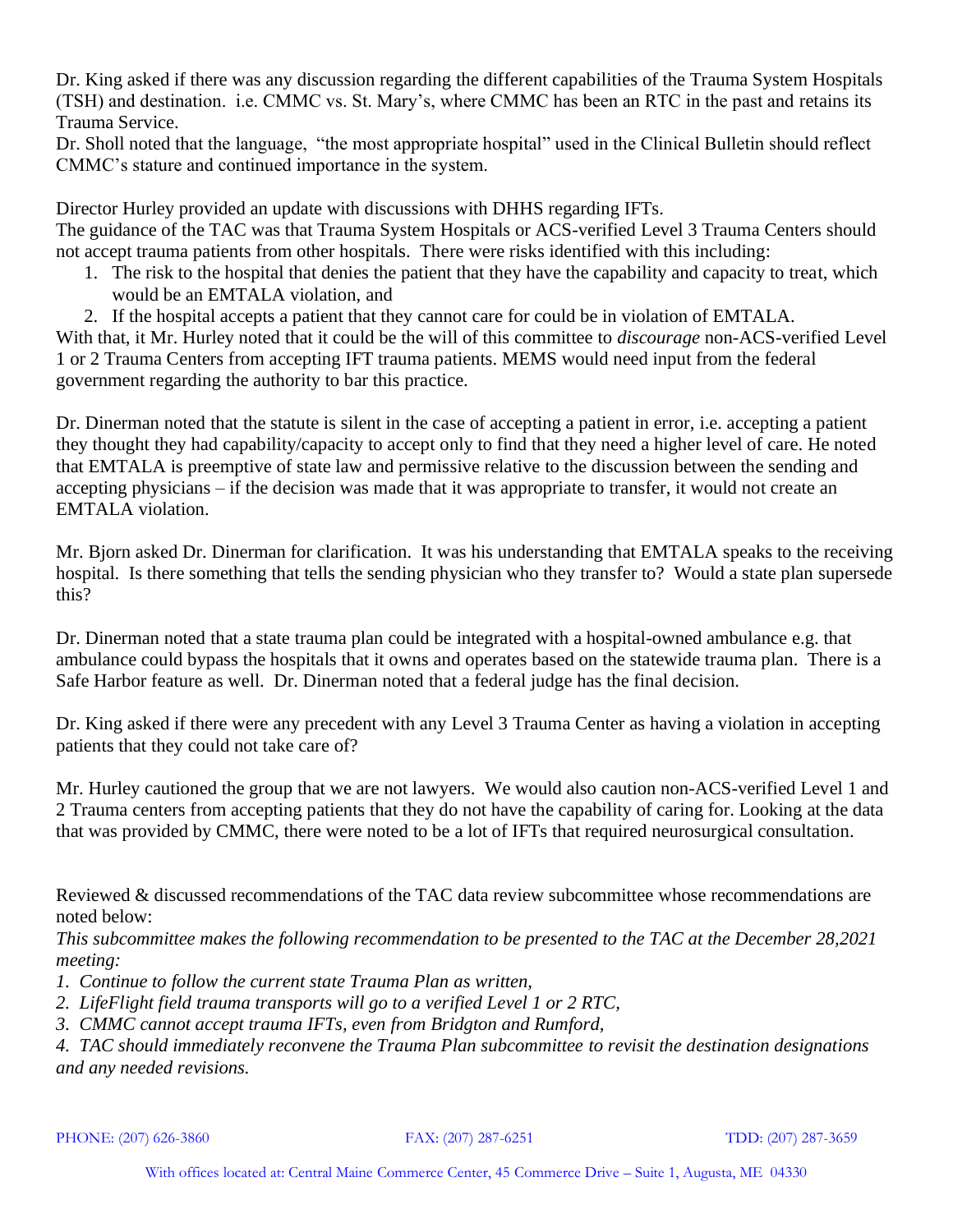Mr. Hurley reminded the TAC that we were here to represent the *people* that we serve in Maine and need to be very cautious to not represent the affiliations (e.g. with hospitals or transport services) that we may hold.

Mr. Bjorn was in favor of amending #3 until the IFT/EMTALA issues can be clarified.

Mr. Judge, who was part of writing the original trauma plan noted that it was their aim to create a system that did not have mandatory rules. Rather, they emphasized having a system that was voluntary and inclusive. He did not see that in the subcommittee recommendations. He noted that this does not look to align with the MDPB guidance either. He noted that we could not afford to lose the capacity to care for our trauma patients and that in many states ACS-verified Level 3 Trauma Centers accept trauma transfers.

Mr. Hurly urged caution in rushing to re-do the trauma plan. We should take time in looking how to integrate Level 3 centers.

Mr. Bjorn acknowledged that since the trauma system was conceived, that that shape of the system has changed dramatically.

Ms. Costello emphasized that there was a capacity issue. The Trauma System Hospitals are having to care for patients that they would be able to transfer readily in the past for as long as days now.

Dr. Sholl believed that if we orchestrated this conversation the right way, that we could help our capacity – by being inclusive of Level 3 centers. He noted that this committee has historically not embraced Level 3 centers in the past. He cautioned the committee to not rush to a decision today but rather to go back and look at and thoughtfully revise our plan.

Dr. King felt that there was an immediacy in what was to be decided today. He noted that there is a crisis and that CMMC needed to continue to accept the patients that they have the capability and capacity to care for.

Motion by Dr. King – The TAC continues to allow the interfacility transport of [trauma] patents that have the capability to care for those patients. Second by Dr. Tilney **Discussion** 

Mr. Paré noted the way that the motion read opens up the ability for any hospital to do the same thing that CMMC is suggesting. Mr. Petrie felt that this was correct.

Director Hurley discouraged this motion, would want a more inclusive motion rather than piecemealing multiple motions and create one inclusive motion that states this is our pathway forward. He cautioned the TAC on how we word motions on IFTs. We can caution hospitals from accepting transports that they may not be able to care for. It is not our lane to tell hospitals what they can and cannot do re: IFTs, until we have further clarification from the federal government.

Dr. King amended the motion for CMMC to be named here exclusively. Under the setting with limited capacity, hospitals are taking care of patients that they cannot take care of. Dr. Tilney is ok with seconding this amendment. He notes that EMTALA still governs this piece.

Mr. Bjorn stated that motion suspends the trauma system as how we had defined it. He noted that when they built the system, it was to define the hospital that you could always send a major trauma to. They would be able to receive them and take good care of them – it took all the decision-making out of it. He feels that creating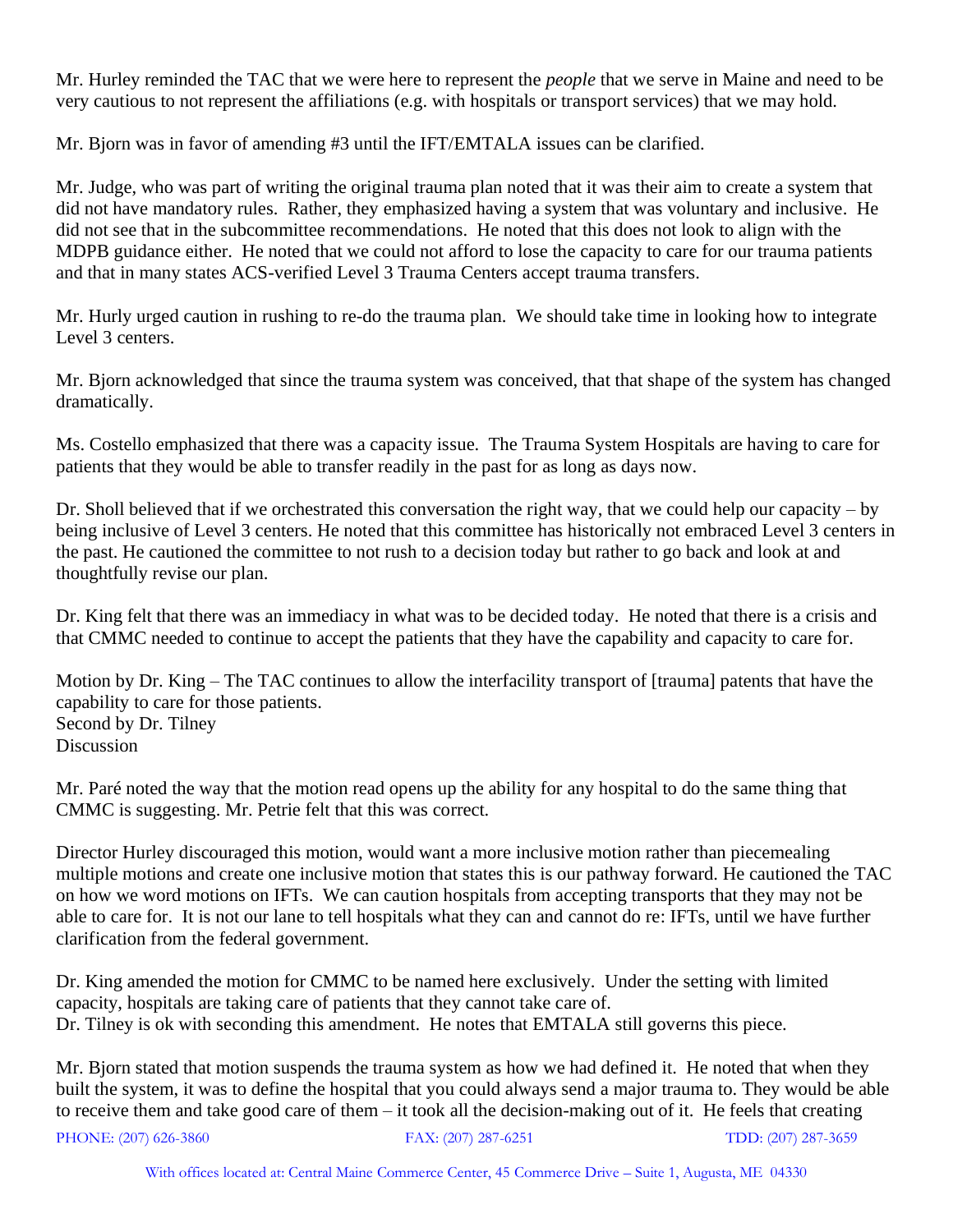another level of a trauma center is workable, but cautioned that we should not abruptly change our recommendations. He noted that we needed to think very carefully about suddenly changing the rules because one of our Regional Trauma Systems has a big hole in it now. He noted concern of the precedent that this sets.

Dr. Rappold just joined, would like to hear the motion on the floor (joined at 14:08) **CMMC continues to be allowed to accept those trauma patients for which they have the ability to care for.**

Dr. Rappold noted that he agrees with Mr. Bjorn. Concerned that we are now trying to rewrite the state trauma plan midstream and it was neither wise nor prudent.

Mr. Bjorn noted that the other thing here we needed to discuss was capacity. He noted that neither MMC or EMMC have had an issue with capacity right now that they have discussed this at their meetings. EMMC and MMC can absorb this and this is the safest approach in the near term while we figure this out.

Ms. Lebrun quoted from page 3 of the current Trauma System Operations Manual. She asked where in her plan where CMMC could not continue what they were doing, caring for patients that they have the capability  $\&$ capacity to care for, while still making sure that severe/complex patients that need to get to a trauma center get there. She reflected upon with Mr. Judge said – we have a lot of need in our state to take care of patients. She noted Central Maine's area/need and its effect on the citizens who live and recreate there.

Mr. Paré noted on p. 4 of the plan, bullet 1re: the commitments of the Trauma Centers, that current Level 1 or 2 include neurosurgical services. Recalled the approach of a prior center looking to be included in the system as a Level 3 and being told no that there was not a place in the system to be a Level 3 center. Cautioned not to upend/piecemeal the system.

Dr. King noted that we should vote on our conscience and what is right for our patients. We are not asking to re-write the trauma plan but rather adapt in these times to decompress MMC, EMMC. He noted that it is not in preserving CMMC, but in preserving our trauma surgeons who are here to care for the patients. Notes that it is about the immediacy of the issues that we face.

Mr. Bjorn responded to Ms. Lebrun's question – all we can do is *recommend* as a voluntary system. The best way to articulate this was via ACS Verification Level 1 and Level 2. There is a place for Level 3 but it may not be in accepting multi-traumas. We need to admit to this – there has been a big hole blown in the western part of the state and we need to protect those patients and the system that serves them.

Mr. Judge proposes that we look at this in a more comprehensive manner and not as a standalone.

Dr. King withdraws the motion to be included in a more comprehensive motion. Dr. Tilney agrees.

# **Motion #3 by Tom Judge and seconded by Dr. King:**

- **1. TAC reaffirms its commitment to a voluntary and inclusive trauma system**
- *2.* **TAC should immediately reconvene the Trauma Plan subcommittee to revisit the destination designations and any needed revisions.**
- **3. In the interim, CMMC continues to accept differentiated trauma IFTs and continues to participate in CQI (continuous quality improvement), including TQIP, re: the transfers**
- **4. Follow the guidelines as issued by the MDPB.**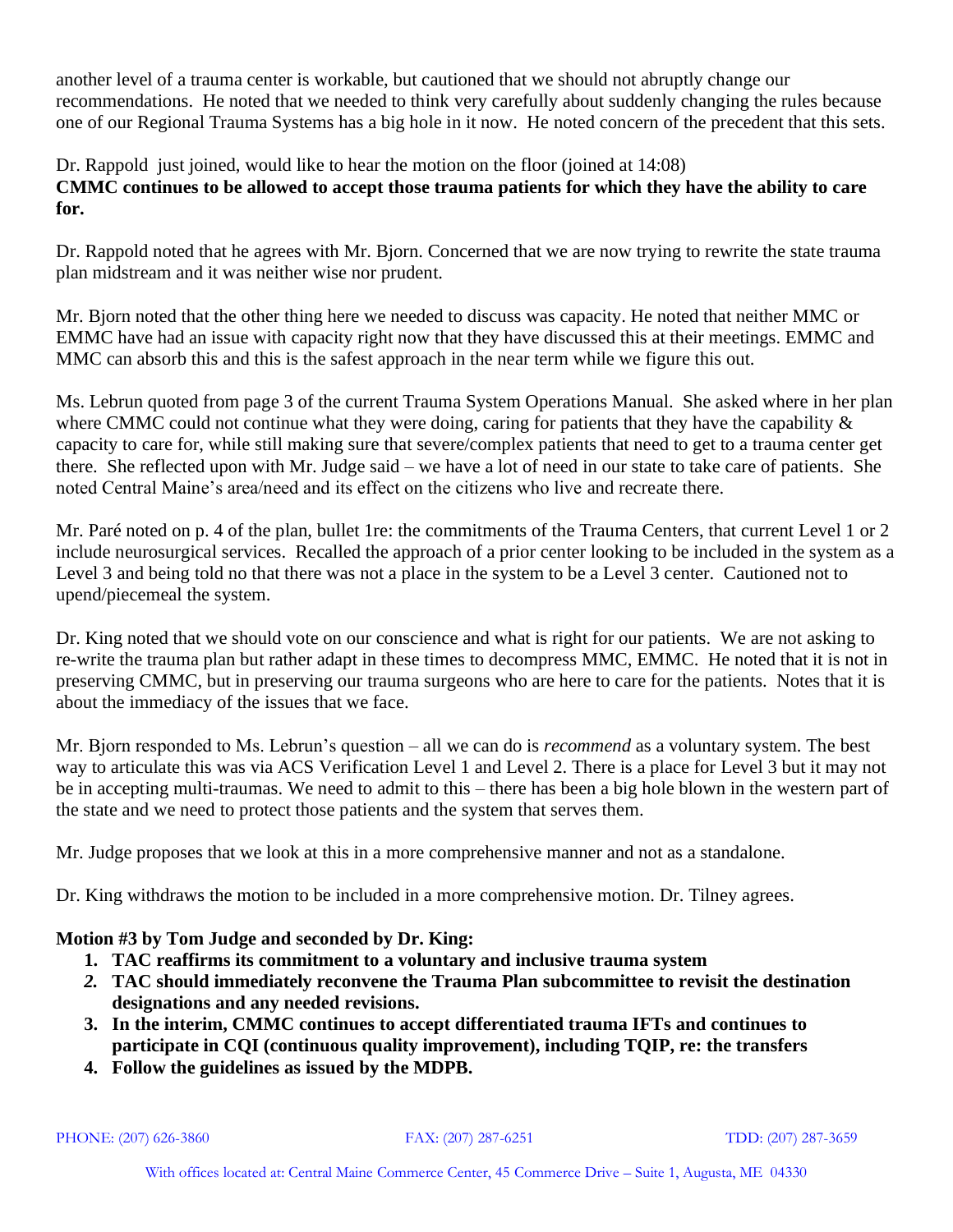**Differentiated: i.e. no identifiable neurosurgical needs/the decision of the sending clinician on best place for patient and receiving physician agrees that they can manage that patient.**

### *Discussion*

Mr. Judge notes that the recommendations that we make may have significant impacts in the future.

Dr. Rappold expressed his concern that we are ignoring our current trauma plan.

Dr. Sholl commented on the concept of differentiated vs. undifferentiated patient and that it is difficult to determine. We have historically valued brevity in a work-up for haste in transport of the patient to a Trauma Center. Many times that workup is in process and not complete at the time of transfer. To differentiate a patient might require a significant amount of imaging. Differentiated to him means that we have ruled out neurosurgical emergencies- which requires significant imaging (and time).

Ms. Lachance recommends phrasing it as patients that CMMC has "capability and capacity to care for". That would leave the clinical decision-making up to the clinicians.

Mr. Judge noted that this is a conversation between the referring clinician and the receiving physician.

Dr. King noted that they are in the process of going to a Level 3. We are a Level 2 Trauma Center without neurosurgery. We should be able to accept the patients we are capable of caring for.

Dr. Rappold discussed the terms of differentiated and undifferentiated. We accept incomplete workups all the time and err on the side of rapid transit. Should we be scanning all patients prior to transfer to go to CMMC to look for occult injuries?

Dr. Ontengco notes that we are all committed to prompt evaluation and revision of the trauma plan but feels committed to the plan that we already have. There is a way for the recommendations that the subcommittee came up with and soften things to address the concerns that Dr. King brought up that does not compromise our current plan, giving us time to work on the plan and address the concerns.

Mr. Judge noted that a patient with an incomplete workup = undifferentiated trauma patient.

Dr. King noted that we are trying to define something you know when you see it.

Dr. Sholl noted that he felt we were getting closer to where we needed to be. He stated that he would feel more comfortable with more time/dialogue about this. He noted that the TAC has had a history of providing guidance to hospitals and clinicians in the workup and the transfer process around trauma. He noted that our practice has not always valued the robustness of the workup that would be needed for the undifferentiated patient to differentiate them and make sure they end up at the right place. He felt we needed to be more deliberate in what this means to be differentiated. He would offer – no matter what we do today – we need to find a way to gauge the impacts of these changes. Both positively and negatively to continually assess what the impact of the changes we make today.

Dr. Tilney reiterated that it is his responsibility, as an EM physician, to make the diagnoses/decision and for the receiving facility to determine that they are going to the right place. It is the discussion between the clinicians that is the important part re: IFTs.

PHONE: (207) 626-3860 FAX: (207) 287-6251 TDD: (207) 287-3659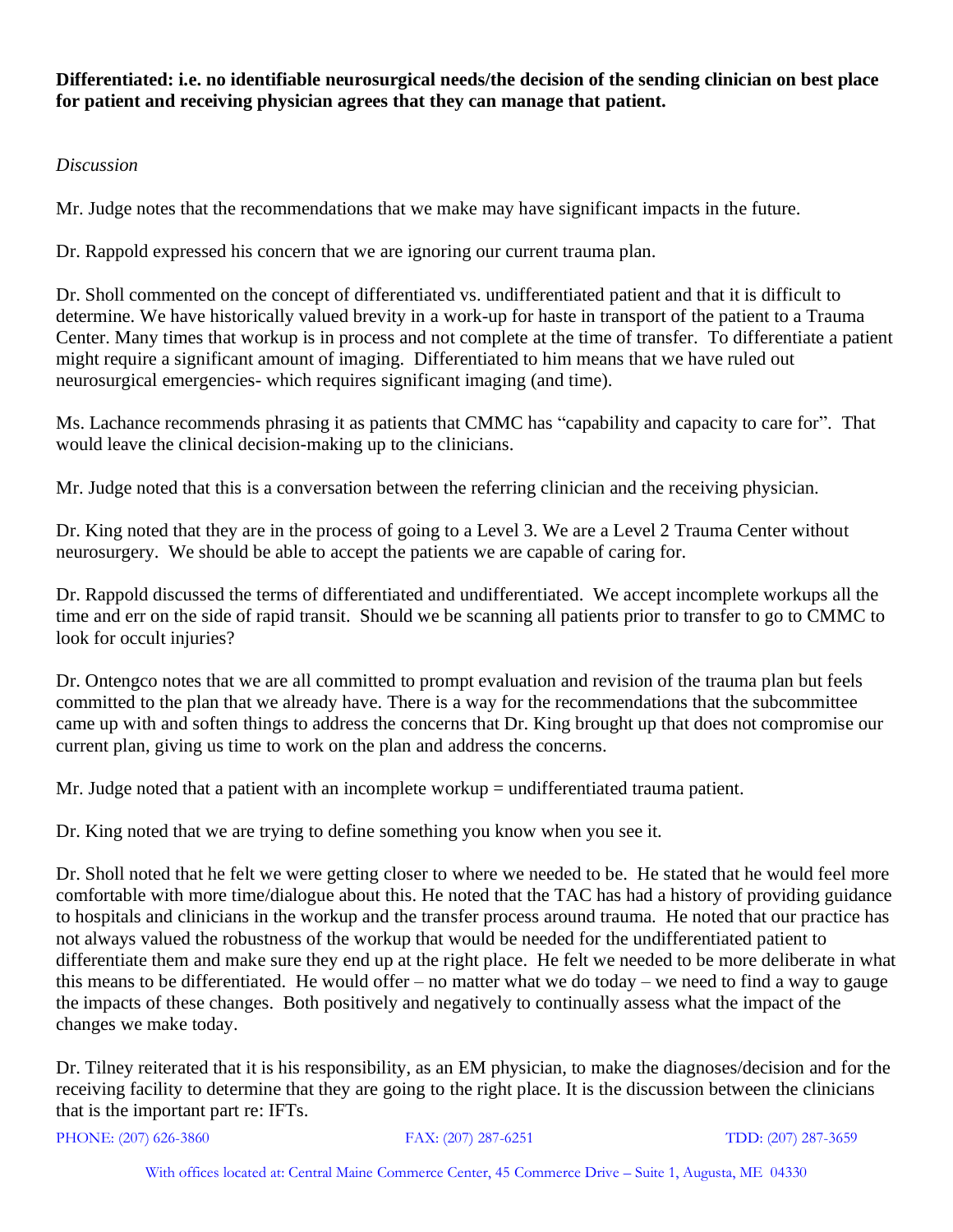Mr. Judge acknowledges Dr. Sholl's point and that part of the requirement is that CMMC maintains their quality improvement program.

Dr. King reiterates that they will and that it would be part of the requirement for Level 3 verification.

Mr. Judge added to the chat: "Level III

A Level III Trauma Center has demonstrated an ability to provide prompt assessment, resuscitation, surgery, intensive care and stabilization of injured patients and emergency operations.

Elements of Level III Trauma Centers Include:

24-hour immediate coverage by emergency medicine physicians and the prompt availability of general surgeons and anesthesiologists.

Incorporates a comprehensive quality assessment program.

Has developed transfer agreements for patients requiring more comprehensive care at a Level I or Level II Trauma Center.

Provides back-up care for rural and community hospitals.

Offers continued education of the nursing and allied health personnel or the trauma team.

Involved with prevention efforts and must have an active outreach program for its referring communities."

Ms. Lebrun also noted that the trauma centers provide feedback to the transferring hospitals in our plan and this would not change.

Chairman Libby expressed a concern with the CQI/TQIP, he was under the impression that not all of the information had been received or submitted/was not available for release. He would hope that CMMC is up-todate on all of their information. He also expressed a concern re: MEMS Board conflict of interest and noting a CMMC camp vs. others and wants to make sure that this is acknowledged.

Dr. King noted that it was not a problem with having the quality data ready and available, it was that the leadership wanted to review the data prior to its release. I am not self-interested and am thinking about the whole trauma system and how it benefits the people of Maine. We are all here to think about what is best for the state and its people.

### **Mr. Petrie conducts a roll call vote on Motion #3 10 Yes, 9 No, motion carries**

Mr. Petrie noted that he would reconvene the trauma plan subcommittee as directed by the motion.

Mr. Bjorn thanked the group for the thoughtfulness of the conversation today.

### **Mr. Judge motioned to adjourn, 2nd by Mr. Bjorn. Meeting ended at 1502h**

### **Next TAC Meeting – January 25, 2022 at 1230h**

PHONE: (207) 626-3860 FAX: (207) 287-6251 TDD: (207) 287-3659